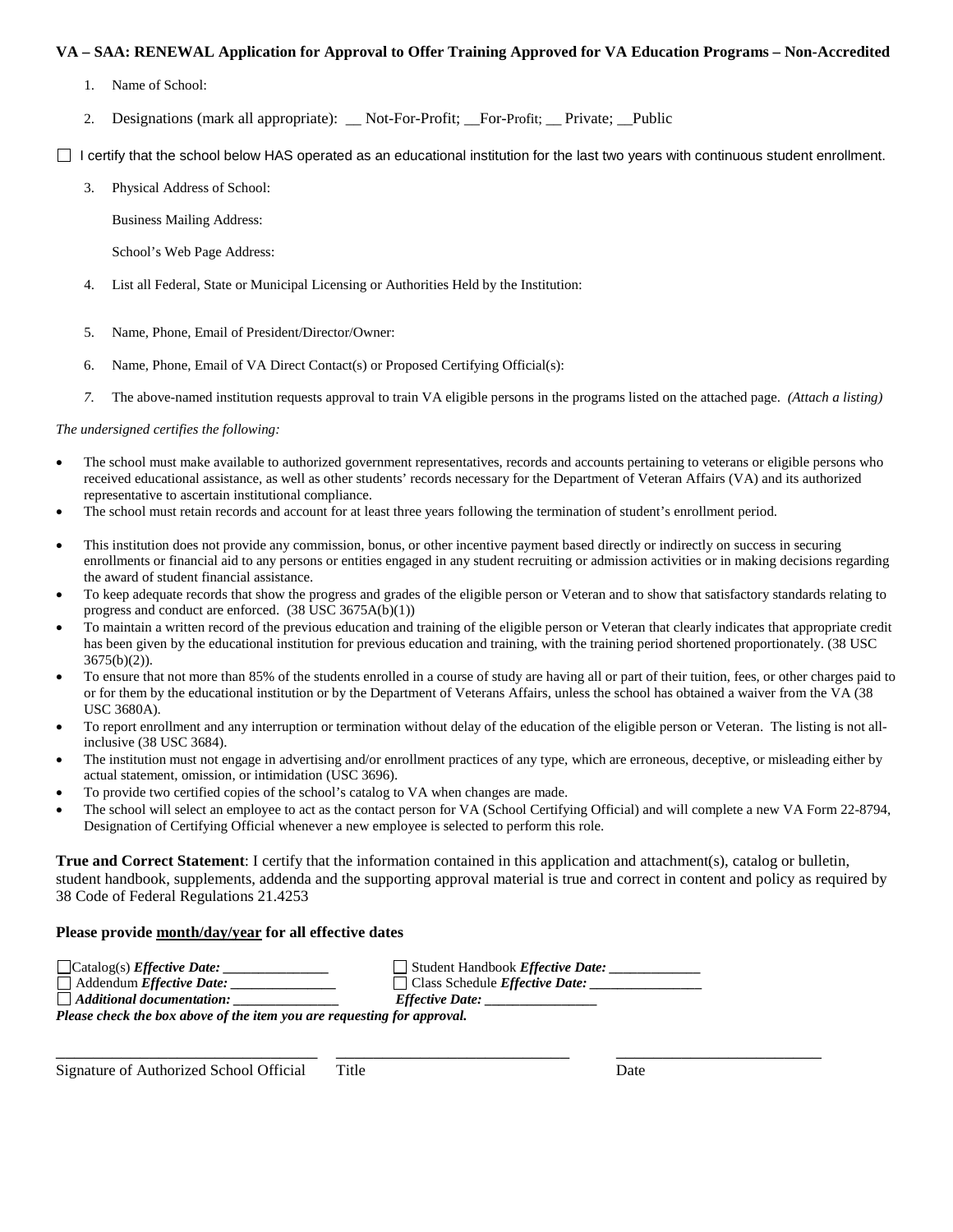## **SUPPORTING APPROVAL MATERIAL**

*Please Provide the Appropriate Page Number to the Catalog Relating to the Items Below*

#### *<u>D* Submit two copies of each item and check off those items included in this approval packet.</u>

#### **ALL CHANGES TO THE CATALOG, SUPPLEMENT, STUDENT HANDOOK OR ADDENDA SHOULD BE SUBMITTED FOR APPROVAL, ALONG WITH A TRUE AND CORRECT STATEMENT (see sample). CHANGES MAY BE SUBMITTED ANYTIME DURING THE YEAR.**

- □ Current Catalog or Bulletin (indicate if a 2-year catalog is still applicable)
- □ Printed/Published Supplemental or Insert to the Catalog or Bulletin
- Current Student Handbook
- $\Box$  Addenda to the Catalog The following are items that should be in the school's catalog. If they are not, they should be submitted as addenda to the catalog. Please provide page number from the catalog.
	- $\Box$  Degree and/or Certificate program outlines
	- Degree and/or Certificate program changes
	- $\Box$  Course descriptions/changes to course descriptions
	- $\Box$  Any other information in the printed catalog (or materials submitted) that has changed

(if located in the catalog or addendum, indicate page number Undergraduate Graduate Certificate

- □ Evidence of Accreditation
- Grading system (to include incomplete grades)
- $\Box$  Progress policy for VA students
- $\Box$  Conduct policy
- □ Attendance policy
- Graduation requirements and minimum GPA
- $\Box$  Policy regarding transfer credit (prior credits awards)
- $\Box$  Progress records (transcripts) kept by the school
- $\Box$  Progress records (grades) furnished to students
- $\Box$  Date of drop/add period
- Qualified Instructors: Catalog Page no. \_\_\_\_\_\_\_ *(If the catalog does not list faculty for the local campus, please attach a list for the appropriate campus)*
- Tuition and Fees: Catalog Page no. \_\_\_\_\_\_\_ (If the schedule is not located in the catalog please attach it as an addendum)

*The following should be included in the schedule:*

- *Special Tuition and Fees for Veterans*
- *Any discounts that may apply*
- *All Policies that apply to tuition*
- Academic Calendar: Catalog Page no. \_\_\_\_\_\_\_ (If the calendar is not located in the catalog please attach it as an addendum)
- Open circuit TV courses Offered at your institution: \_\_\_\_ Yes \_\_\_\_ No \_\_\_ Catalog Page no. \_\_\_\_\_\_ *(If checked yes and a description is not in the catalog, please attach a description addendum for Open Circuit TV courses.)*
- Independent Study (Online): \_\_\_\_\_ Yes \_\_\_\_\_ No *(It is no longer necessary to provide a description for I//S)*
- Developmental/Remedial/Deficiency Courses: \_\_\_\_ Yes \_\_\_\_ No (If checked yes, please complete the application page 4 for Remedial/Deficiency Courses)
- *Repetitions of courses policies* please indicate location of the policy in the catalog: page #'s: \_\_\_\_\_\_ (If a policy is not available in the catalog, please attach an addendum of your institution's policy) PLEASE NOTE: The Department of Veteran Affairs does not permit re-certification of courses successfully completed in the past**.**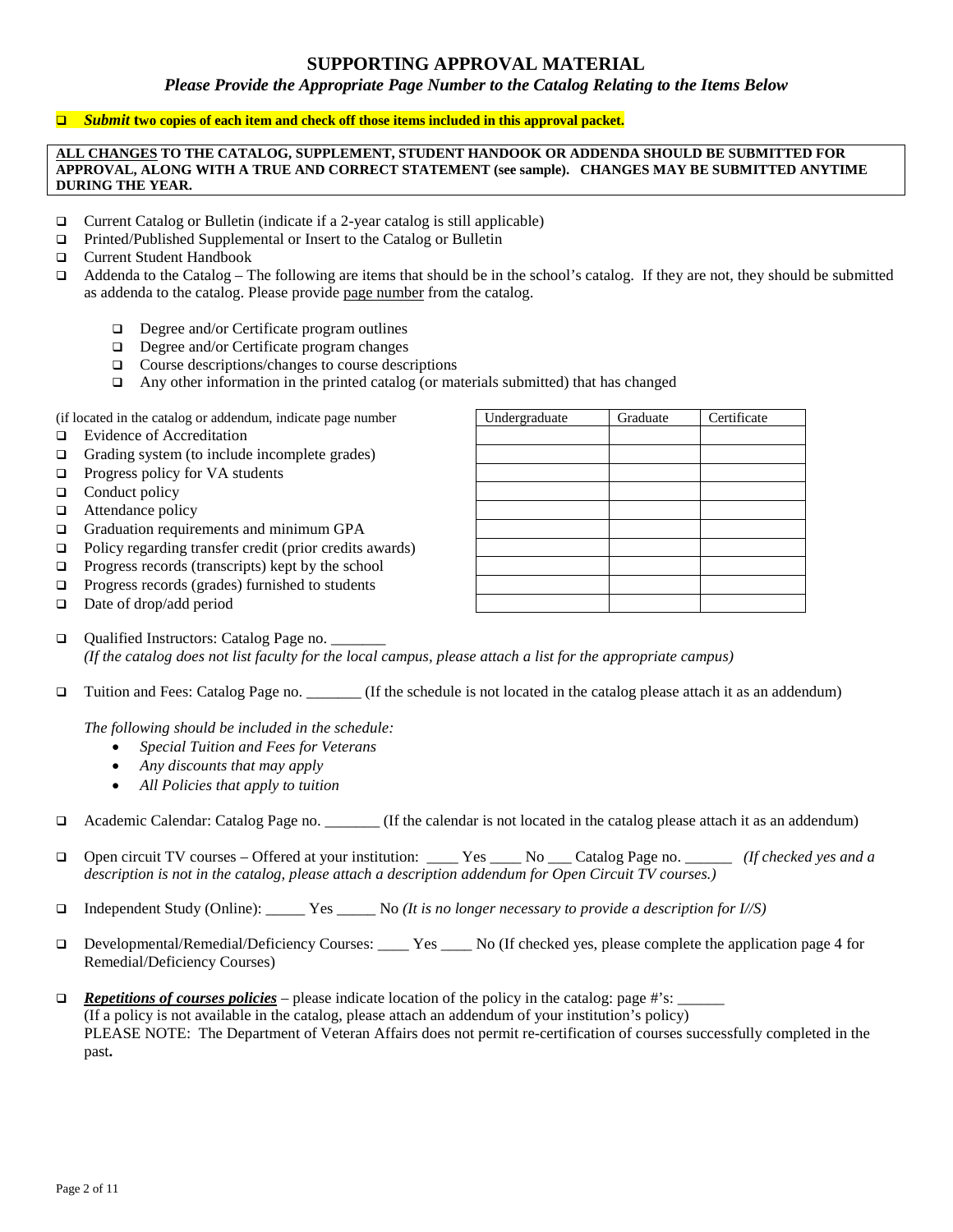- □ Cooperative Education Courses: \_\_\_\_\_ Yes \_\_\_\_\_ No Catalog Page no. \_\_\_\_ (If checked yes and a description is not in the catalog, please attach a description addendum for Cooperative Education)
- Practical Training Courses: \_\_\_\_\_ Yes \_\_\_\_\_ No Catalog Page no. \_\_\_\_\_\* (If checked yes, please complete the application for page 5 for Practical Training Courses.)

 $\_$  ,  $\_$  ,  $\_$  ,  $\_$  ,  $\_$  ,  $\_$  ,  $\_$  ,  $\_$  ,  $\_$  ,  $\_$  ,  $\_$  ,  $\_$  ,  $\_$  ,  $\_$  ,  $\_$  ,  $\_$  ,  $\_$  ,  $\_$  ,  $\_$  ,  $\_$  ,  $\_$  ,  $\_$  ,  $\_$  ,  $\_$  ,  $\_$  ,  $\_$  ,  $\_$  ,  $\_$  ,  $\_$  ,  $\_$  ,  $\_$  ,  $\_$  ,  $\_$  ,  $\_$  ,  $\_$  ,  $\_$  ,  $\_$  ,  $\_$  ,  $\_$  ,  $\_$  ,  $\_$  ,  $\_$  ,  $\_$  ,  $\_$  ,  $\_$  ,  $\_$  ,  $\_$  ,  $\_$  ,  $\_$  ,  $\_$  ,  $\_$  ,  $\_$  ,  $\_$  ,  $\_$  ,  $\_$  ,  $\_$  ,  $\_$  ,  $\_$  ,  $\_$  ,  $\_$  ,  $\_$  ,  $\_$  ,  $\_$  ,  $\_$  ,  $\_$  ,  $\_$  ,  $\_$  ,  $\_$  ,  $\_$  ,  $\_$  ,  $\_$  ,  $\_$  ,  $\_$  ,  $\_$  ,

- $\Box$  Training is monitored on a weekly basis
- $\Box$  Training is located in  $\Box$
- If the training is not located in \_\_\_\_\_\_\_\_\_\_\_\_\_\_\_\_, please indicate where the training takes place:

Off-Campus Locations: Please list other off-campus locations that provide instruction below.

- $\Box$  List campuses (including main) that maintain all records and have administrative capability:
- $\Box$  For institutions with programs offered in credit hours, provide the number of credit hours that constitute the following at your school (check which division of the school year applies):
- quarter (usually 10-13 weeks)
- semester (usually 15-19 weeks)
- term (any regularly established division of the ordinary school year)
- indicate if school does NOT operate on a term basis

|                             |              | Undergraduate<br>Fall/Spring | Undergraduate<br>Summer | Graduate<br>Fall/Spring | Graduate<br>Summer | Page<br>Number |
|-----------------------------|--------------|------------------------------|-------------------------|-------------------------|--------------------|----------------|
| Full time                   | 12 hours     |                              |                         |                         |                    |                |
| Three-quarter $(3/4)$ time  | $9-11$ hours |                              |                         |                         |                    |                |
| Half $(1/2)$ time           | 6-8 hours    |                              |                         |                         |                    |                |
| Less than half $(1/2)$ time | 4-5 hours    |                              |                         |                         |                    |                |
| Quarter $(1/4)$ time        | 1-3 hours    |                              |                         |                         |                    |                |

#### □ Training time for Clock Hour Programs

|                                                          | <b>Theory Predominates</b> | Shop predominates |  |  |
|----------------------------------------------------------|----------------------------|-------------------|--|--|
|                                                          |                            | 22                |  |  |
| Full time (clock hours)                                  |                            |                   |  |  |
| $\frac{3}{4}$ time                                       | $13 - 17$                  | $16-21$           |  |  |
| $\frac{1}{2}$ time                                       | $9-12$                     | $11 - 15$         |  |  |
| Less than $\frac{1}{2}$ but more than $\frac{1}{4}$ time | $5-8$                      | $6 - 10$          |  |  |
| $\frac{1}{4}$ time or less                               | 1-4                        | 1-5               |  |  |
|                                                          |                            |                   |  |  |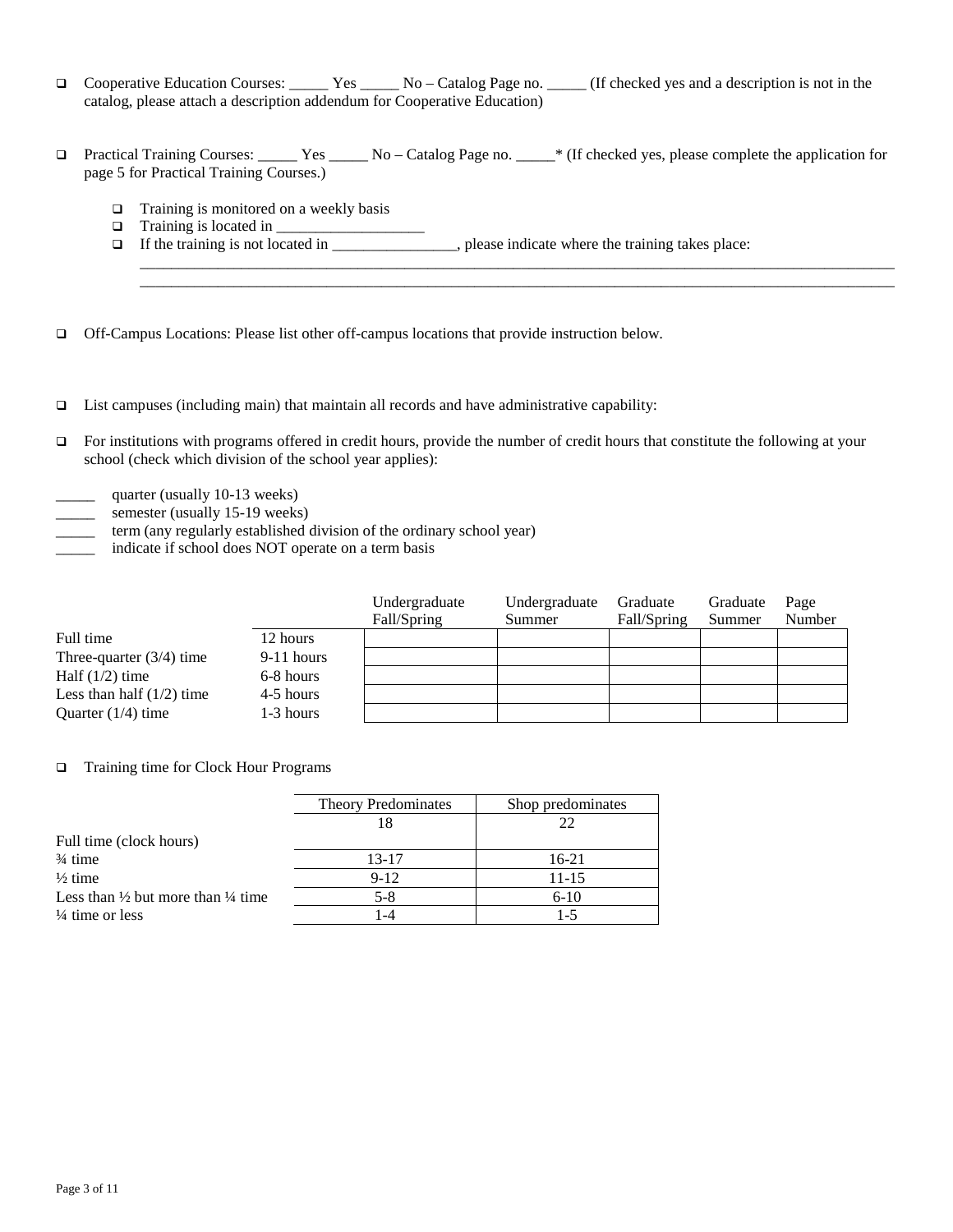□ **Contracted Programs:** Yes \_\_\_\_\_ No – Catalog Page no. \_\_\_\_\_ (If checked yes and a description is not in the catalog, please attach a description addendum for Contracted Program and MOU with the contracted organization/institution). **You can include the name of Contracted Programs in the "Program List."**

## **Courses offered by 3rd party**

| Provide a list of all programs of education that are provided in part or whole by another school or<br>entity under contract (written or oral). Provide the name and complete address and phone number of |               |  |  |  |
|-----------------------------------------------------------------------------------------------------------------------------------------------------------------------------------------------------------|---------------|--|--|--|
| such school or entity that is providing the training below and provide copies of all contract and /or                                                                                                     |               |  |  |  |
| MOU <sub>s</sub> .                                                                                                                                                                                        |               |  |  |  |
| Program Name:                                                                                                                                                                                             |               |  |  |  |
| <b>Institution Name:</b>                                                                                                                                                                                  |               |  |  |  |
| Address:                                                                                                                                                                                                  |               |  |  |  |
| Point of Contact:                                                                                                                                                                                         | Phone Number: |  |  |  |
| Email Address:                                                                                                                                                                                            |               |  |  |  |
| Facility Code (if known):                                                                                                                                                                                 |               |  |  |  |
|                                                                                                                                                                                                           |               |  |  |  |
| Program Name:                                                                                                                                                                                             |               |  |  |  |
| <b>Institution Name:</b>                                                                                                                                                                                  |               |  |  |  |
| Address:                                                                                                                                                                                                  |               |  |  |  |
| Point of Contact:                                                                                                                                                                                         | Phone Number: |  |  |  |
| Email Address:                                                                                                                                                                                            |               |  |  |  |
| Facility Code <i>(if known)</i> :                                                                                                                                                                         |               |  |  |  |
|                                                                                                                                                                                                           |               |  |  |  |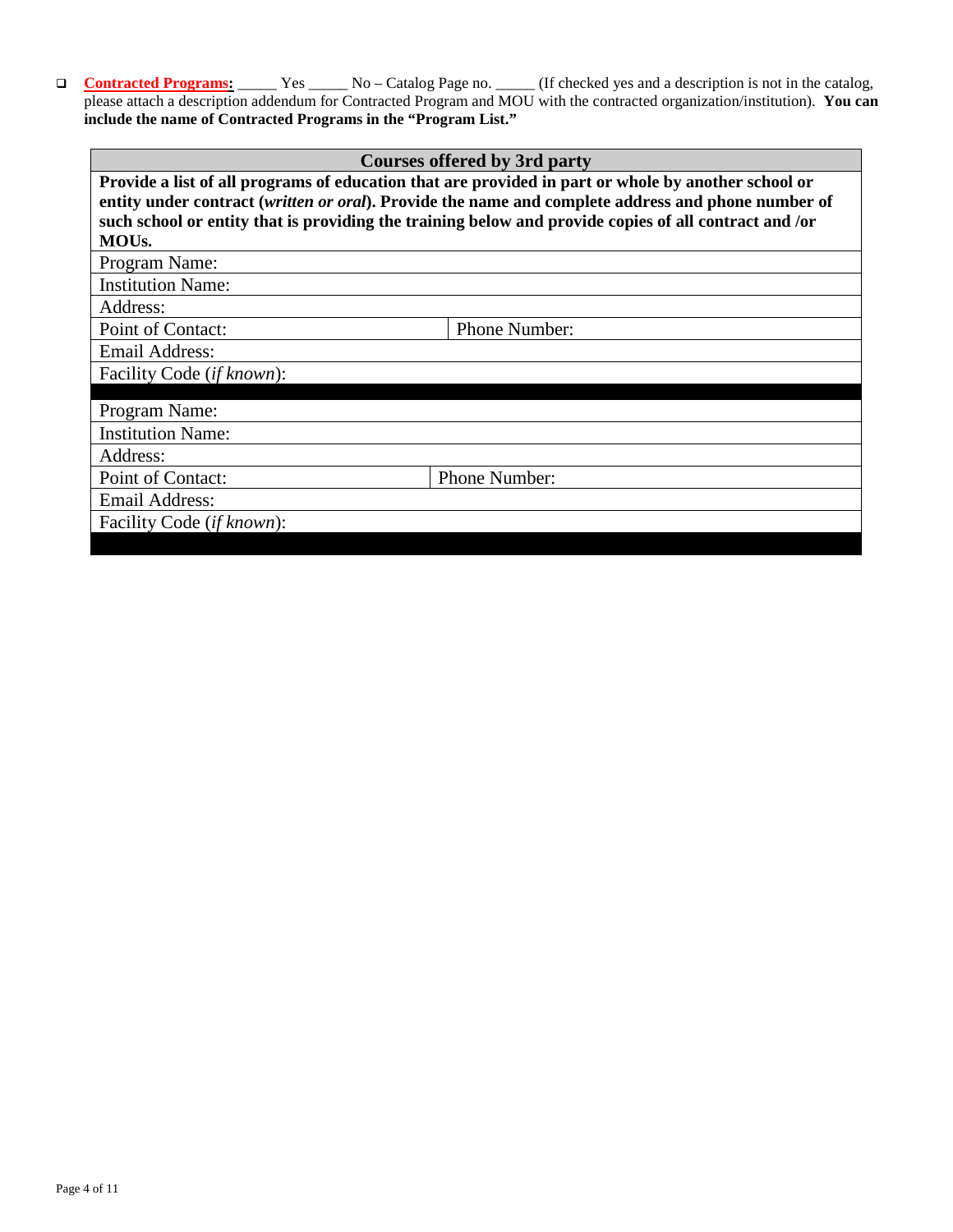## *Progress Policy Guidelines*

Institutions are required by law to have and to enforce standards of progress in order for their programs to be approved for VA benefits. These standards should be stated plainly in the catalog or bulletin. The policy must define the following:

- □ School's grading system
- **D** School's grading period
- � Minimum grades considered satisfactory
- � A clear description of any probation period
- $\Box$  Conditions for interruption of training due to unsatisfactory grades or progress
- � Conditions for student's reentrance/admission following dismissal/suspension for unsatisfactory progress

School officials are responsible for enforcing the established standards of progress. This will require that you specify intervals between initial enrollment and graduation/completion when each student's progress will be evaluated.

Schools that provide a period of academic probation may not continue to certify a veteran or eligible person for an indefinite period of time. It is not unreasonable to expect that an institution will report a termination due to unsatisfactory progress if a student remains on academic probation beyond two (2) terms, quarters or semesters without an improvement in his/her academic standing.

Please ensure that your progress policies for undergraduate, graduate, law school and certificate programs meet the above requirements. If your catalog does not contain all of this information, a progress policy must be submitted as an addendum to the current catalog (and noted on the true and correct statement).

## *NOTE: PROGRESS POLICIES FOR VA STUDENTS CANNOT BE LESS STRINGENT THAN POLICIES FOR OTHER STUDENTS.*

### **ATTENDANCE POLICY GUIDELINES**

A nonaccredited school **MUST** have a stated attendance policy that covers:

- $\Box$  Leave of absence
- Class cuts
- Make-up work
- $\Box$  Tardiness
- $\Box$  Interruption for unsatisfactory attendance.

Attendance records documenting the policy can be an indicator of whether a Veteran is making progress toward a diploma, degree or certificate.

## **PRACTICAL TRAINING POLICY**

All practical training at non-accredited approved facilities must take place on the facilities campus. Any practical training offered off campus must be voluntary and can be completed on campus.

## **RE-CERTIFICATION POLICY**

Veterans or other eligible persons who have been interrupted for VA pay purposes because of excessive absences will not be reinstated prior to ONE MONTH from date of interruption. A veteran or other eligible person who has been interrupted for VA pay purposes for excessive absences caused by an emergency or emergencies such as personal illness or death in the immediate family, jury service, etc., may re-enter training upon presentation of acceptable evidence to the institution. Such evidence will be made a part of the student's file.

## **LEAVES OF ABSENCE**

Leaves of absence, including military leaves, shall be reasonable in duration, not to exceed that period stated in the approved catalog, and shall be for specific and acceptable purposes.

The school attendance records will clearly show leave of absence granted.

A written request for leave of absence properly dated and signed by both the student and the school director must be placed in the individual student file prior to the effective date of such leave of absence.

The school certifying official is responsible for reporting Leave of Absence to the Department of Veterans Affairs Regional Processing Office using the Notice of Change in Student Status (VA Form 22-1999b). If the student fails to return from leave, he or she will be automatically terminated, and a refund will be totally consummated within forty (40) day.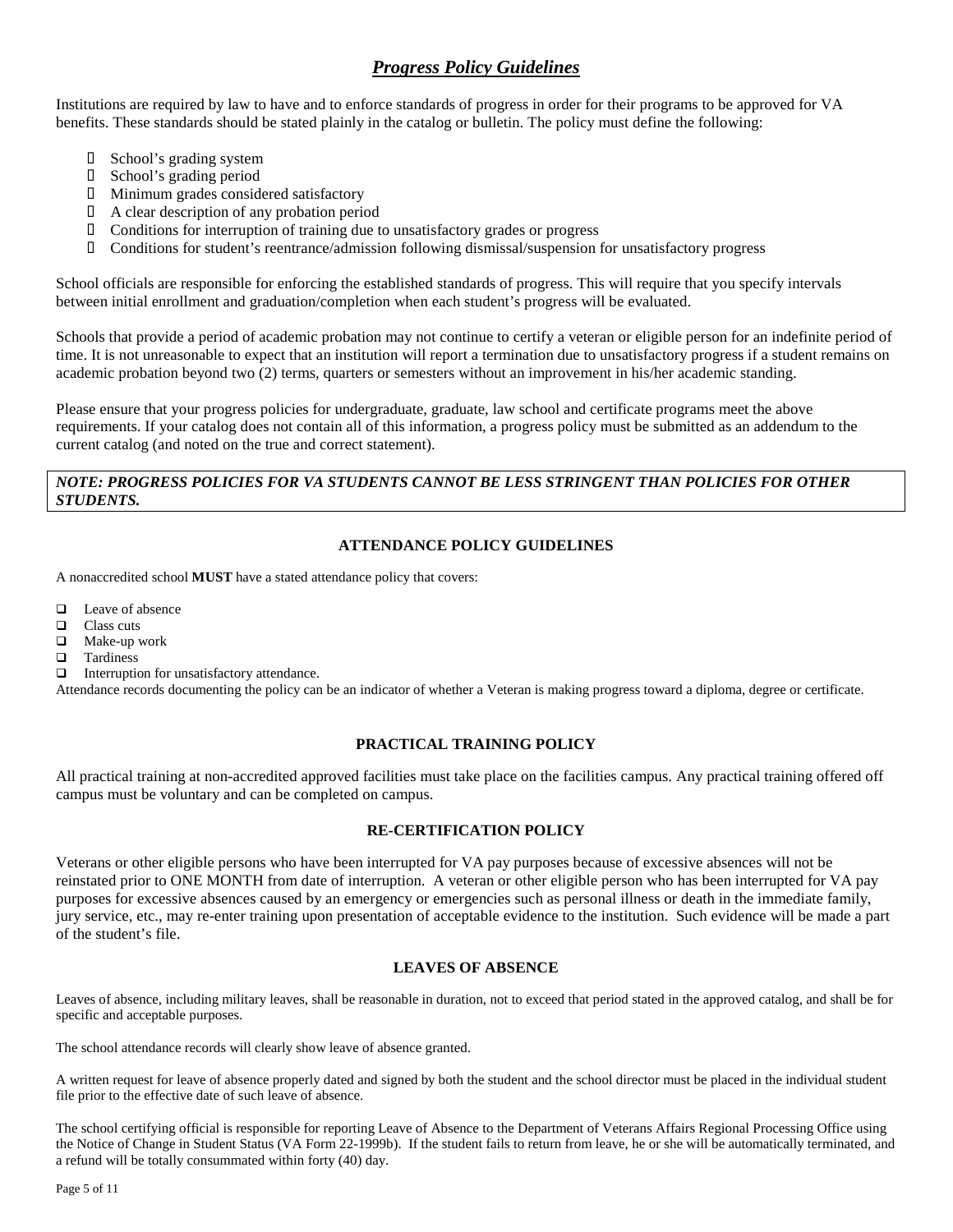## **SAMPLE PROGRESS and ATTENDANCE POLICIES**

## **1. Satisfactory Progress**

You must make satisfactory progress toward completion of the program in which you are enrolled to continue receiving veterans' benefits. Satisfactory progress is the ongoing demonstration that you are completing training at a rate that will allow you to graduate with the approved length of the program. Progress will be monitored by your instructors and will be verified by the school's VA Certifying Official.

The VA will only pay for standard hours in the approved program of study. In order for you to complete your training within the standard time, your progress must be measured at a level in keeping with school policy. If your progress is not satisfactory in any school measured portion of the program, you will be notified to such and placed on probation for 30 days, at which time your progress will again be evaluated. If satisfactory improvement is not made by the end of this probationary period, your benefits will be terminated. (They may, however, be able to continue your training in accordance with school policy.) **Note:** Once you have completed the standard hours in this program, your benefits will cease. This is true regardless of your remaining educational benefit entitlement. To use the remaining entitlement, you would have to enroll in a new program.

## **2. Attendance**

Good attendance is critical to successful completion of the program. You must maintain at least a 90% attendance rate to continue receiving VA benefits. If you miss more than 10% of your time in a given period or term, you will be placed on probation for the following period/term. If you miss more than 10% during the probationary period, your VA educational benefits will be terminated.

You may be re-certified for VA educational benefits after consulting with the school's VA Certifying Official, once the cause for unsatisfactory progress has been removed, attendance becomes satisfactory, and it is determined that the program is suitable for your aptitude, interests, and abilities. Official school holidays or breaks are not considered days of absence, but tardiness or class-cuts may accumulate to constitute 10% in accordance with school policy.

## **3. Leaves of Absence**

Students receiving VA educational benefits may take a school approved Leave of Absence, but this will interrupt VA educational benefits during the leave. The leave of absence will be reported to the VA as a termination. When you return from the leave, the school may again certify you for VA educational benefits, giving you credit for all hours completed prior to the leave.

## **4. Program Completion**

Your VA educational benefits expire on the earliest of either the date you reach the total hours approved for your program, or on the date you complete or terminate your enrollment in the program. When you complete your program, please notify the school's VA Certifying Official as soon as possible so that the VA can be informed within 30 days.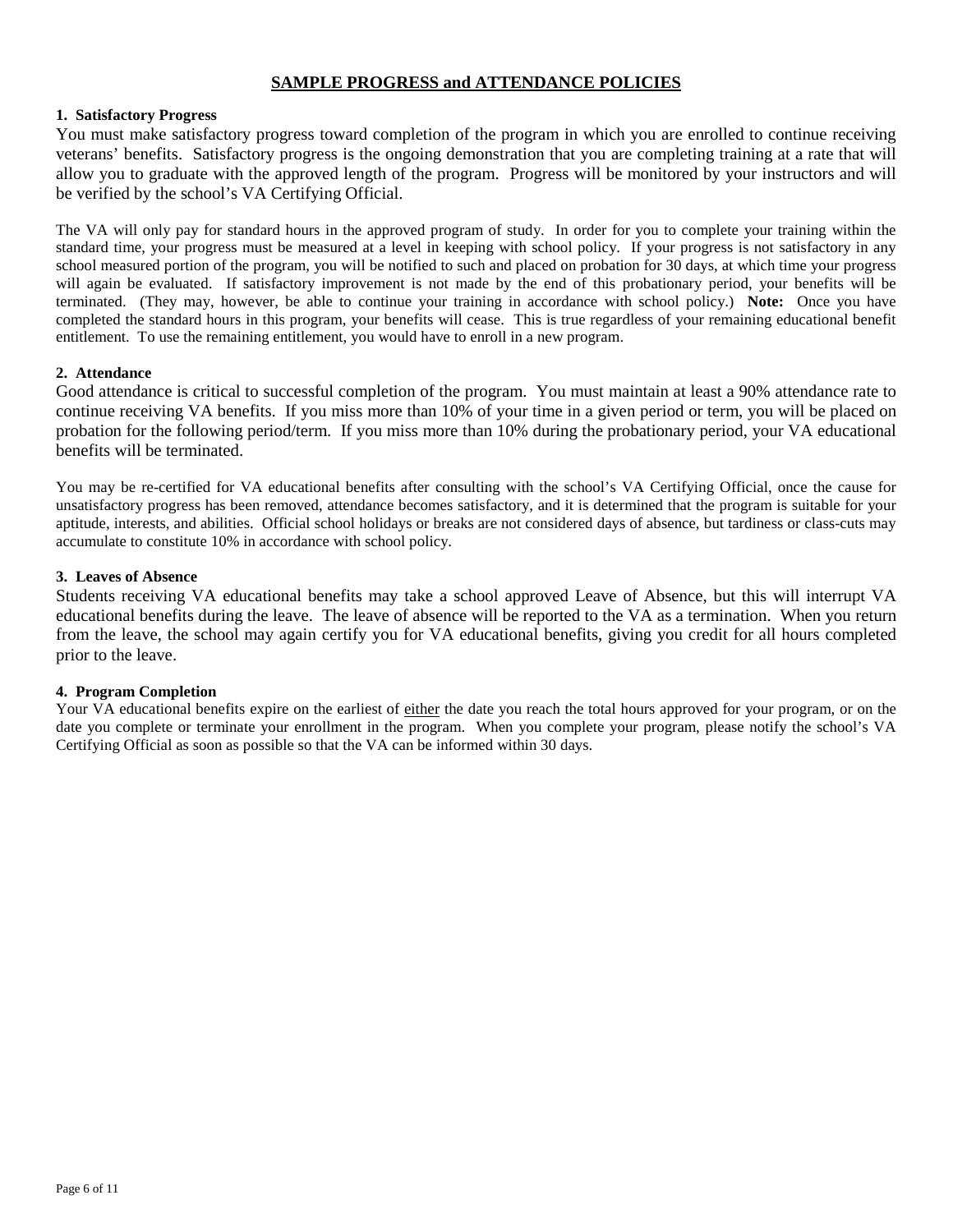# **DEVELOPMENTAL/REMEDIAL/DEFICIENCY COURSES Reference 38 CFR 21.4200(s) and (t)**

I certify that the following courses are designed to overcome a deficiency at the elementary or secondary level in a particular area of study (e.g. English or math) and NOT for study skills or personal enhancement. I also certify that these courses cannot be used for credit toward completion of degree and/or certificate requirements.

Course Number Course Title Credit Hrs. Catalog Page No. or Addendum

Definition: Developmental/Remedial/Deficiency courses are courses designed to overcome a deficiency at the elementary or secondary level in a particular area of study (usually English or math) under provisions of 38 CFR 21.4200(s) and (t); and 38 CFR 21.4235(f) and 38 CFR 21.4237(f) for ESL.

Documentation through testing must be available to support the need for each specific developmental/remedial/ deficiency courses. These courses cannot be used for degree or certificate requirements.

**NOTE: Courses cannot be used for credit toward completion of degree or certificate program requirements. Also, they cannot be used as electives. Study skills and personal enhancement courses cannot be approved as developmental/remedial/deficiency courses for VA training.**

On-line Remedial/ Deficiency courses are not payable and should not be included in the list above.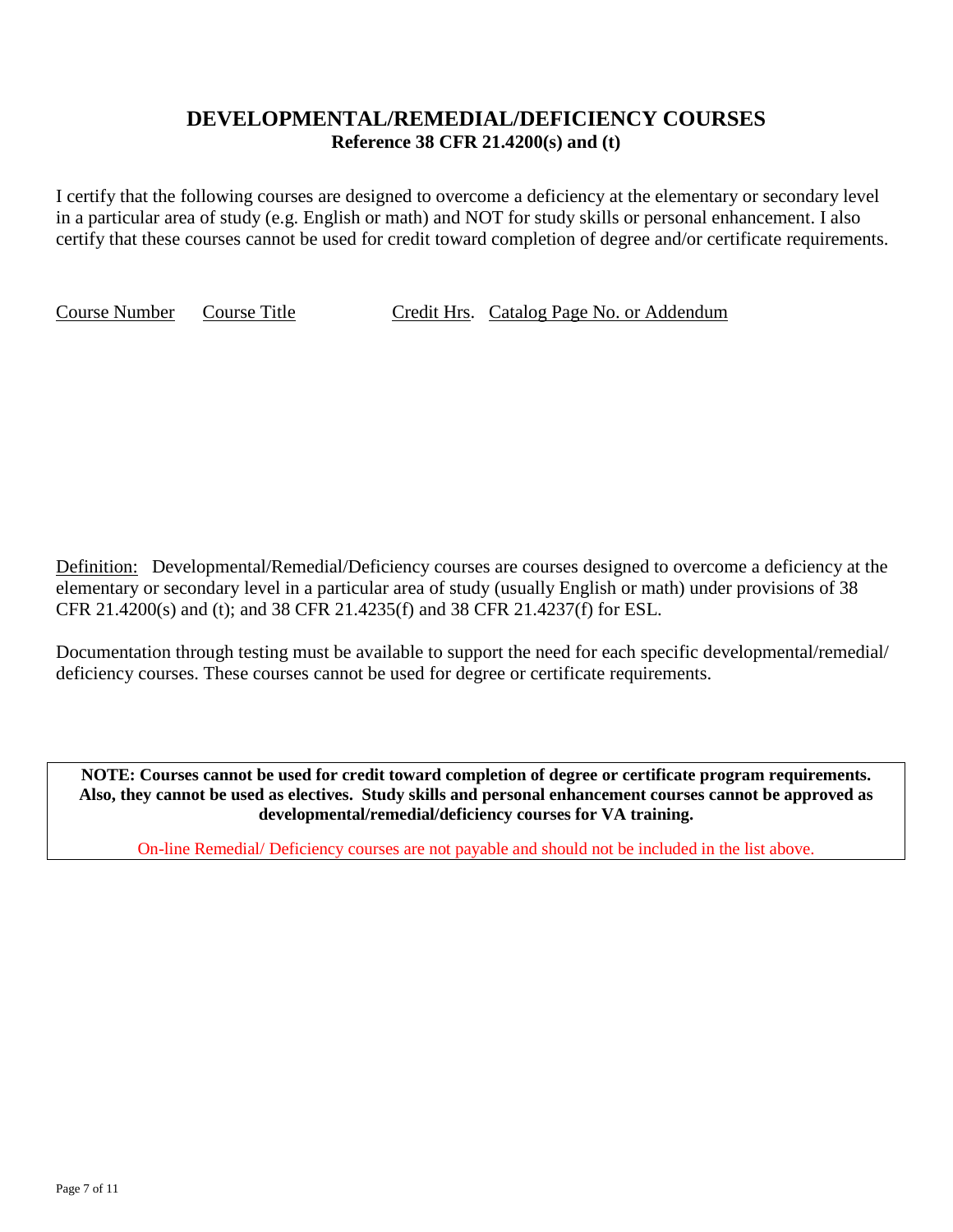# **PRACTICAL TRAINING**

(Title 38 Code of Federal Regulations 21.4265)

**Practical training is academic training that includes actual job training. These courses are an integral part of the course, required for the completion of the course, and are under the direction and supervision of the school. If specifically approved, these types of courses can be certified either in credit hours or clock hours, whichever is more advantageous to the veteran.**

**CHECK THE TYPE OF PRACTICAL TRAINING BEING REQUESTED FOR APPROVAL**

**Medical/Dental Specialty Courses (clinical training given off-campus such as medical/dental assistant externships or X-ray technician)**

**Registered Nursing Courses (clinical courses with hospital or fieldwork phases)**

**Licensed Vocational Nursing Courses (academic subjects and clinical training)**

**Professional Training Courses (including Teacher Certification courses)**

**Practical Training (externships or practicums in any other field that require class attendance on at least a weekly basis to provide for interaction between instructor and student)**

I request that the applicable practical training courses be assessed as institutional training under the provisions of 38 CFR 21.4265. I certify that these courses are an integral part of the curriculum, are required for graduation, are under the direction of the school, and the student remains enrolled in the school during these courses. These courses may be certified in either credit or clock hours.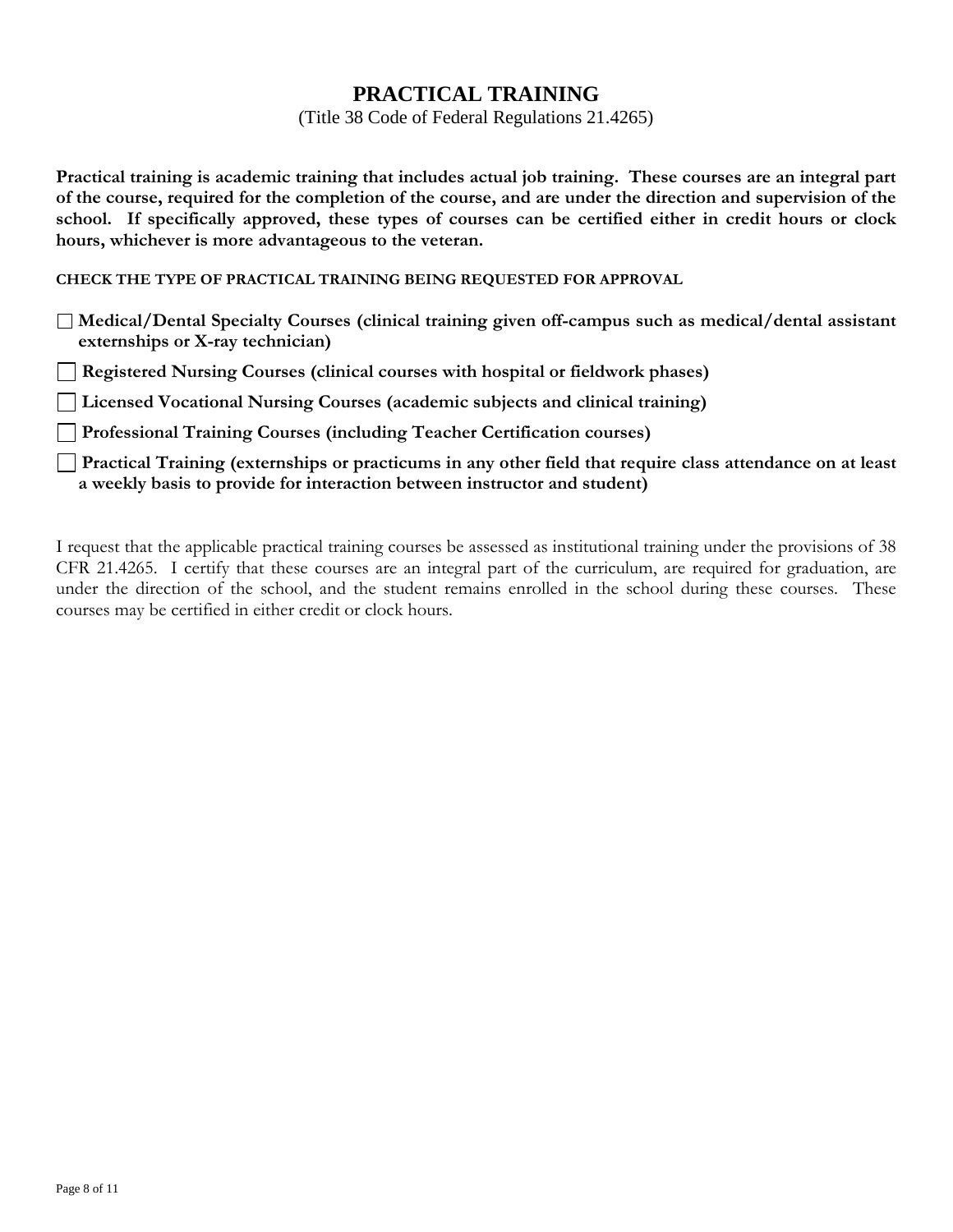# "Name of Institution" *"Name of Catalog"* **Program List**

This is an example of how the program list should be done as the VA Database lists your programs (WEAMS)

## **Degrees & Certificates Approved Page No.**

|     | Program Name                   | <b>Remarks</b>                              | Page |
|-----|--------------------------------|---------------------------------------------|------|
|     |                                |                                             | No.  |
| AA  | Accounting                     | <b>New</b>                                  | 50   |
| AAS | <b>Business Administration</b> |                                             | 56   |
| AAS | Criminal Justice               | Delete – effective date: $3/31/17$          |      |
| AAS | <b>Medical Assisting</b>       | Delete – effective date: $12/12/17$         |      |
| AS  | <b>Science Technology</b>      | Name change from Science effective 12/12/17 | 60   |
| AS  | <b>Welding Technology</b>      | Teach-out, should complete by 12/31/18      |      |
|     |                                |                                             |      |
|     |                                |                                             |      |

| Certificate Name               | Remarks                  | Credit       | Clock        | Clock | Total | Page            |
|--------------------------------|--------------------------|--------------|--------------|-------|-------|-----------------|
|                                |                          | <b>Hours</b> | Theory       | Lab   | Clock | No.             |
|                                |                          |              | <b>Hours</b> | Hours | Hours |                 |
| <b>Business Administration</b> |                          | 24           |              |       |       | 47              |
| Cosmetology                    |                          |              | 375          | 1225  | 1600  | 48              |
| Heating, Ventilation, & Air    | Delete – effective date: |              |              |       |       |                 |
| Conditioning                   |                          |              |              |       |       |                 |
| <b>Information Technology</b>  |                          | 18           |              |       |       | 51              |
| <b>Medical Assisting</b>       |                          |              | 420          | 600   | 1020  | 52              |
| Medical Insurance Billing &    |                          | 27           |              |       |       | 53              |
| Coding                         |                          |              |              |       |       |                 |
| <b>Practical Nurse</b>         |                          |              | 465          | 720   | 1185  | 61              |
| <b>Electrical Technician</b>   | Delete – effective date: |              |              |       |       |                 |
| <b>Medical Assistant</b>       | Delete – effective date: |              |              |       |       |                 |
| Dental Assistant               | New – Effective date:    | 35           |              |       |       | 49              |
| Heating, Ventilation, & Air    |                          |              | 450          | 450   | 900   | Addendum        |
| Conditioning                   |                          |              |              |       |       | Pg <sub>5</sub> |
|                                |                          |              |              |       |       |                 |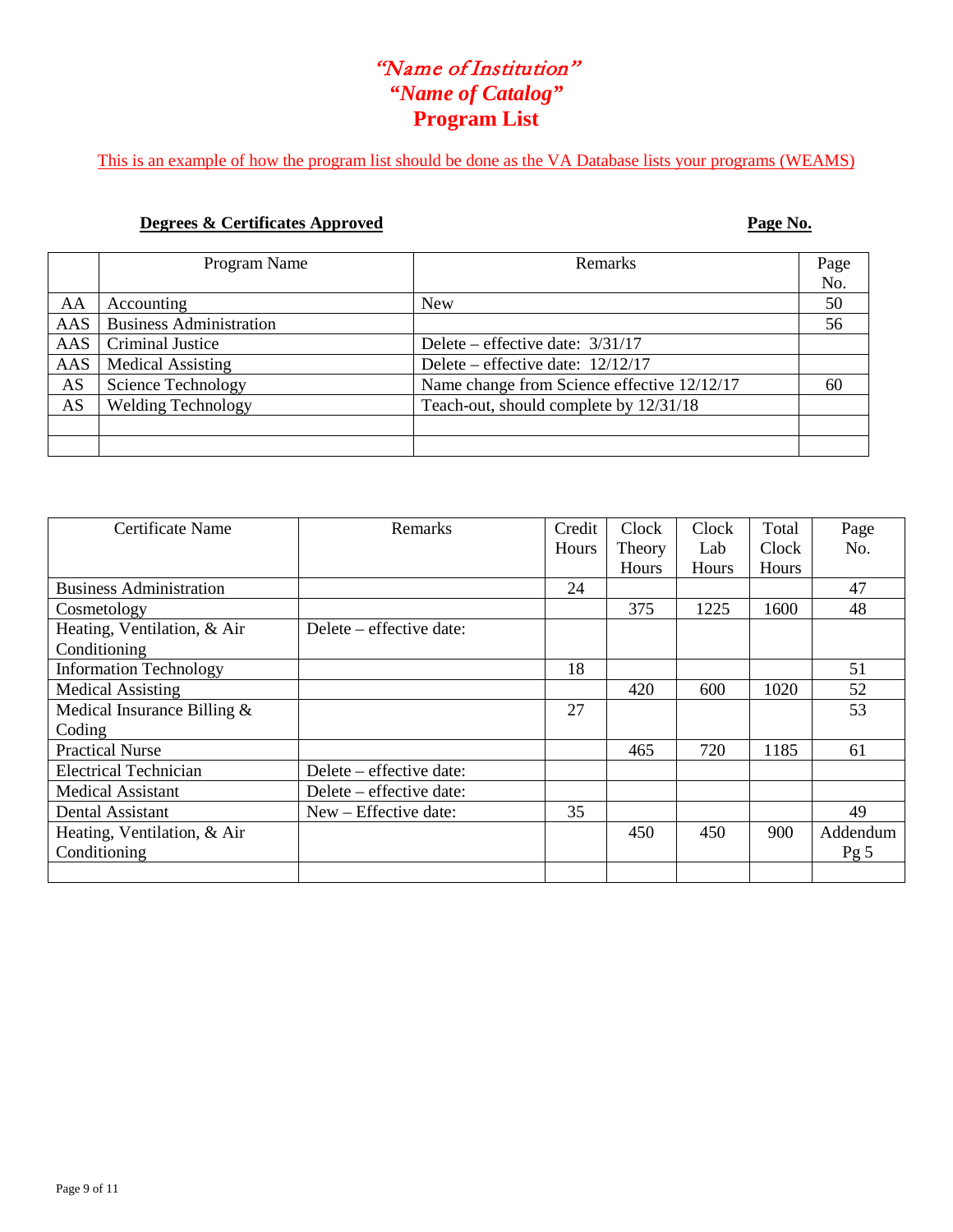# **NON-ACCREDITED CERTIFICATIONS**

The school understands and agrees to the following conditions:

- To immediately report applicable changes to the VA: New and removed non-college degree and contracted programs, accreditation, address, etc…
- To keep adequate records that show the progress and grades of the eligible person or Veteran and to show that satisfactory standards relating to progress and conduct are enforced. (see 38 USC 3676 (c)(7))
- To maintain a written record of the previous education and training of the eligible person and clearly indicates that appropriate credit has been given by the institution for previous education and training, with the training period shortened proportionately and the eligible person so notified. (see  $38 \text{ USC } 3676(c)(4)$ )
- To not certify eligible persons or Veterans in courses precluded such as bartending or personality development courses, courses pursued by radio, and courses avocational or recreational in character, unless the course will be of bonafide use in the pursuit of present or contemplated business or occupation. NOTE: The listing is not all-inclusive. (see 38 USC 3680A and the Code of Federal Regulations 21.4252).
- To ensure that not more than 85% of the students enrolled in a course of study are having all or part of their tuition, fees, or other charges paid to or for them by the educational institution or by the Department of Veterans Affairs, unless the school has obtained a waiver from the DVA (see 38 USC 3680A).
- To report enrollment and any interruption or termination without delay of the education of the eligible person or Veteran. The listing is not all-inclusive (see 38 USC 3684).
- The institution must not engage in advertising and/or enrollment practices of any type, which are erroneous, deceptive, or misleading either by actual statement, omission, or intimidation (see USC 3696).
- To make students' files available for review by representatives of the U.S. Department of Veterans Affairs and State Approving Agencies.
- To provide two certified copies of the school's catalog to VA when changes are made.
- The school will select an employee to act as the contact person for VA, and will inform VA and complete a new VA Form 22-8794, Designation of Certifying Official when a new employee is selected.
- The school will make available to the authorized government representative records and accounts pertaining to veterans or eligible persons who received educational assistance. Other students' records necessary for the Department of Veteran Affairs and its authorized representative to ascertain institutional compliance. The school must retain records and account for at least three years following the termination of student's enrollment period (38 CFR 4209).

## **REVISED CATALOG/ADDENDUM OR ADDITIONAL DOCUMENTATION CERTIFICATION STATEMENT**

## **I certify that:**

- This institution does not provide any commission, bonus, or other incentive payment based directly or indirectly on success in securing enrollments or financial aid to any persons or entities engaged in any student recruiting or admission activities or in making decisions regarding the award of student financial assistance.
- This institution does not use erroneous, deceptive and misleading practices.
- The information contained in this Catalog/Addendum(s), Student Handbook, is true and correct in content and policy.

(Signature of Administrative Official) (Date)

(Printed Name, Title of Administrative Official and school name)